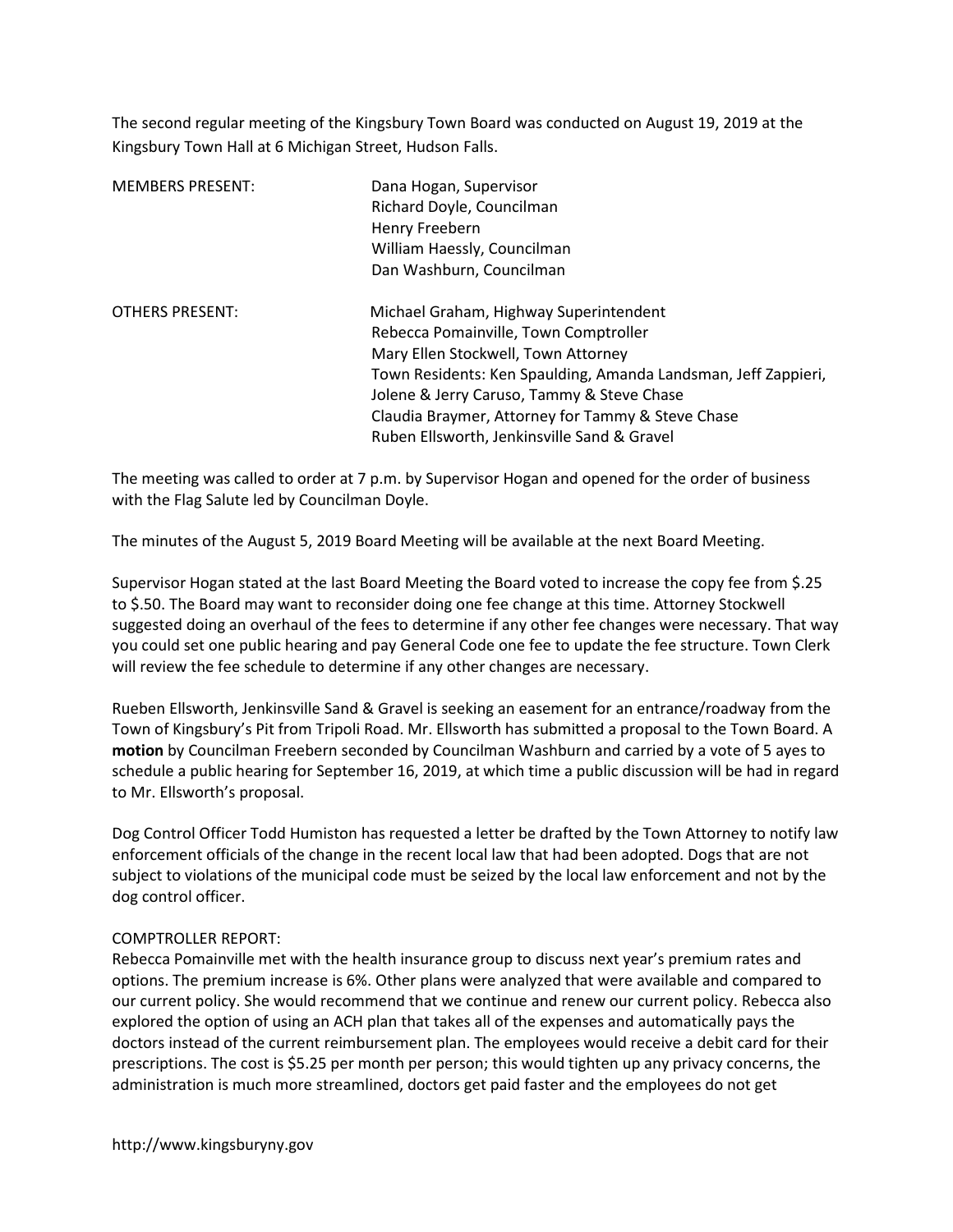involved. The payments to the doctors would be an automatic ACH from the insurance company to the employee's doctor, the employee would not have to worry about it at all. A motion by Councilman Washburn seconded by Councilman Doyle and carried by a vote of 5 ayes for the Comptroller to renew the current insurance plan and implement the ACH plan.

Rebecca met with Glens Falls National Bank in regard to a change in the Town's fee structure. Due to the fact that the Town has pulled money out of our accounts and is investing in NYCLASS, the balance in the accounts has been disrupted. It is not advantageous to Glens Falls National Bank to continue to waive some of the fees for the Town because we are not keeping the funds available. The Town makes too much money in the NYCLASS investment to justify adding money to the accounts with Glens Falls National Bank. The Town will be notified when a new plan is implemented. Supervisor Hogan stated with the proposed changes the Town is better off investing with NYCLASS.

# HIGHWAY SUPERINTENDENT REPORT:

Michael Graham reported approximately 3,7,00 yards of sand complete with a total of 6,500 yards in the pile. The average use per winter is 3,000 to 3,300 yards of sand.

They have been cleaning up culvert work on Wait Road and hopefully will have it all patched this week.

# COUNCILMAN REPORT:

Councilman Doyle reported the water committee met to discuss two issues: billing and the possibility of combining and merging the Town of Kingsbury and the Village of Hudson Falls water departments. The water billing was the primary reason for the meeting which appeared to be a problem for the Town. The Village could set up to do the water billing for the Town but it was decided the Town is capable of doing their own billing. In the discussion about the merging of the Town and Village water lines it was determined now is not the time even though it was agreed it makes sense. There are different rules and regulations that pertain to expanding the water district in the Town and the Village. It would be possible if the Town expands its water district to a point that the pressure drops below acceptable levels then it would be necessary to put up a water tower. That would be an appropriate time to look at merging because the village and the town would have more people to spread the cost of the tower. Councilman Haessly asked who was attending the meeting. Councilman Doyle responded himself, Mike Fiorillo Village, Jim Chase, Kingsbury Water Superintendent, and Kingsbury Highway Superintendent of Highways Michael Graham. The discussion continued with changes to be made with the possible future expansion and merging of the water departments.

# SUPERVISOR'S REPORT:

Supervisor Hogan received a complaint relating to garbage truck hours operating in the Town of Kingsbury. A resident reported garbage is being picked up between 5:30 and 5:45 am on Thursday mornings. The resident asked if the Town could establish a Town code. Supervisor Hogan stated the Town of Kingsbury Town Code contains verbiage which prohibits noise relating to container pickups prior to 7 am. Supervisor Hogan will speak to Enforcement Officer Todd Humiston when he finds out which company is operating early and have him discuss the company adjusting their operating schedule according to the Town Code.

Supervisor Hogan submitted final documentation for the DASNY Grant the Town received for the Feeder Street and water connectors on North, Myrtle and Feeder Streets for the Town to receive payment for work completed.

A bill was received from Chazen which Councilman Washburn and Councilman Haessly will review to determine if it is consistent with the work we wish for them to undertake. Chazen will provide professional services associated with the Town's sanitary sewer infrastructure.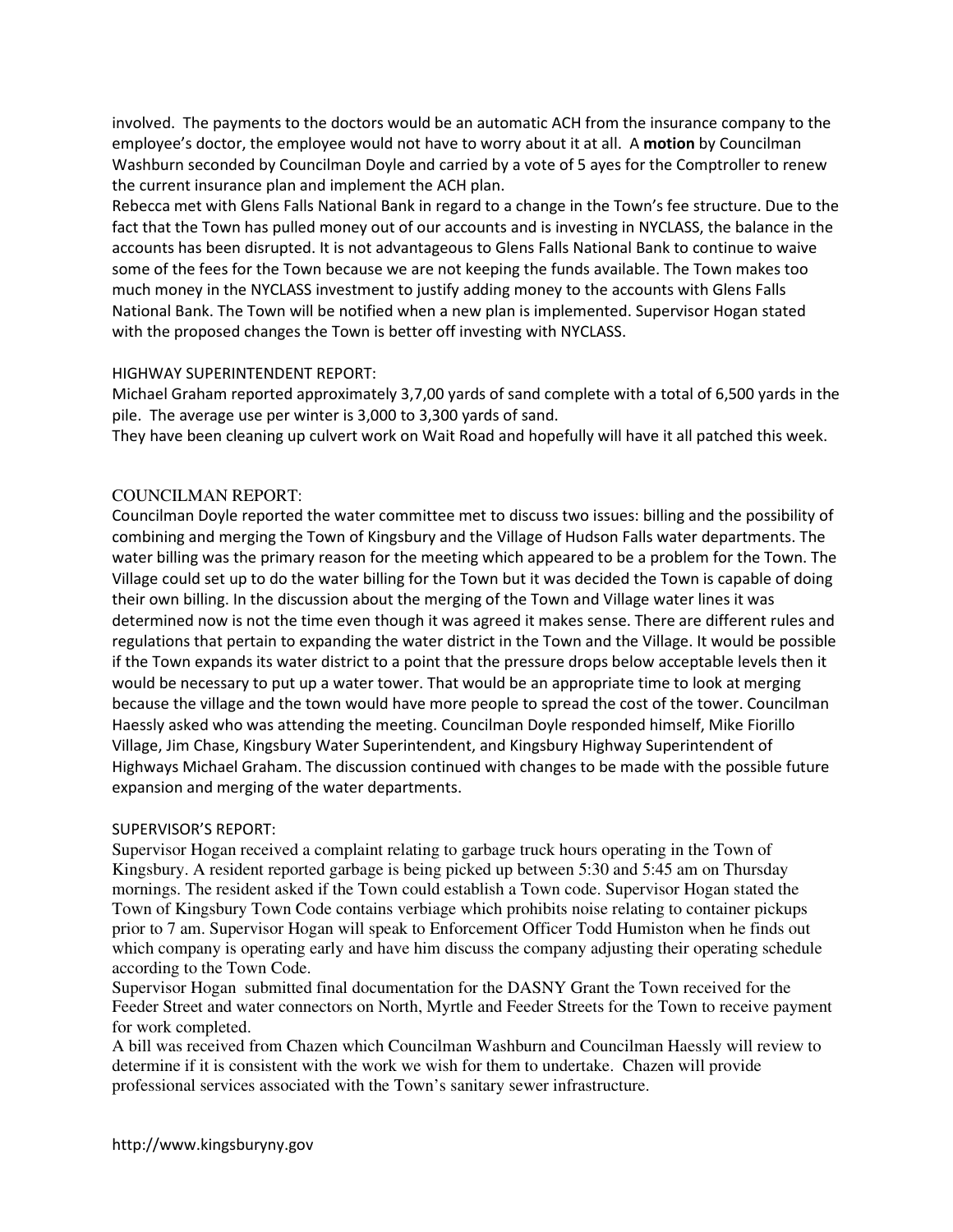### WRITTEN REPORTS:

A **motion** by Councilman Doyle seconded by Councilman Freebern and carried by a vote of 5 ayes to accept the reports of certain officers as follows: Town Comptroller for July: Receipts \$299,436.74; Disbursements \$408,277.81 Town Justice for June: Fees Collected: 17,953.28

### PUBLIC COMMENT:

Mr. and Mrs. Chase would like to speak during public comment.

Supervisor Hogan recused himself from the Public Comment.

Claudia Braymer attorney for Mr. and Mrs. Chase addressed the Board stating they are here in regard to property owned by Ken Collette with a special permit in his name. There have been problems with his construction business being operated out of the property. In 2015 Mr. Collette obtained a special use permit for storage buildings and storage of some equipment outside. At this time there are trailers with Collette Construction and other heavy equipment on the property. Attorney Braymer feels the property is not only being used for storage, but also for his construction business; his employees are in and out of the property on a daily basis. In the morning the employees are picking up pieces of equipment and tools out of the building and returning at the end of the day to the property. Attorney Braymer stated he does not have a special use permit to run his construction business out of the site. Attorney Braymer referred to a letter from Town Attorney Meyer stating that Mr. Collette did not apply for a permit to re-locate his business to this location. It is her position that he is not permitted to run his business out of this location, especially when he applied for a special use permit for storage. Mr. Collette is also servicing pieces of equipment, repairing equipment and allowing vehicles to idle on the property which is causing a lot of disturbance to her clients and neighbors as well. Attorney Braymer stated under the Town Code a special use permit needs to be carefully monitored and should be strictly enforced so that the impacts of the site are not allowed to creep beyond what has been reviewed and approved. Last year Mr. Collette went into the buffer zone and cut down all the trees and vegetation there. The Town Board requested that Mr. Collette plant trees in the area, which Mr. Collette has done. At this time they are re-grading in the buffer zone, storing pieces of equipment in the buffer zone and the trees Mr. Collette planted are dying. Attorney Braymer requested the Town issue a notice of violation for the problems with the equipment, repairing and idling of vehicles and at the very least direct Enforcement Officer Humiston to write a letter to state that the activities that are taking place are not permissible and activities taking place outside the building must be ceased. They are also asking him to stay out of the buffer zone, replace the dead trees and build a fence. The request to build a fence is because four years ago Mr. Collette stated he would be building a storage building and there is no indication that this is going to happen. A fence would provide the visual and physical barrier between his activities and her client's property that a storage building would if it had been built. Councilman Washburn stated Mr. Collette is required to replace the dying trees. Enforcement Officer Humiston will return to the office on Friday and be notified of the issues. Attorney Braymer will draft a letter to Attorney Meyer stating the concerns of Mr. & Mrs. Chase. Tammy Chase stated the way he is grading the property is causing the water to go on their property and the neighbor's property which has caused their backyards to remain wet. Councilman Washburn stated they will take a look at the property.

Supervisor returned to the meeting at 7:38 pm.

Town Resident Ken Spaulding asked when the improvements to Derby Park were complete, who was going to maintain the park. Supervisor Hogan stated currently the Town mows the lawn and pays for liability. As for the asset, the infrastructure, it is the responsibility of the Village of Hudson Falls; Derby Park is an asset of the Village of Hudson Falls. At this time the Town has an agreement with the Village to maintain Derby Park. The Town is working towards an agreement that the school maintains the